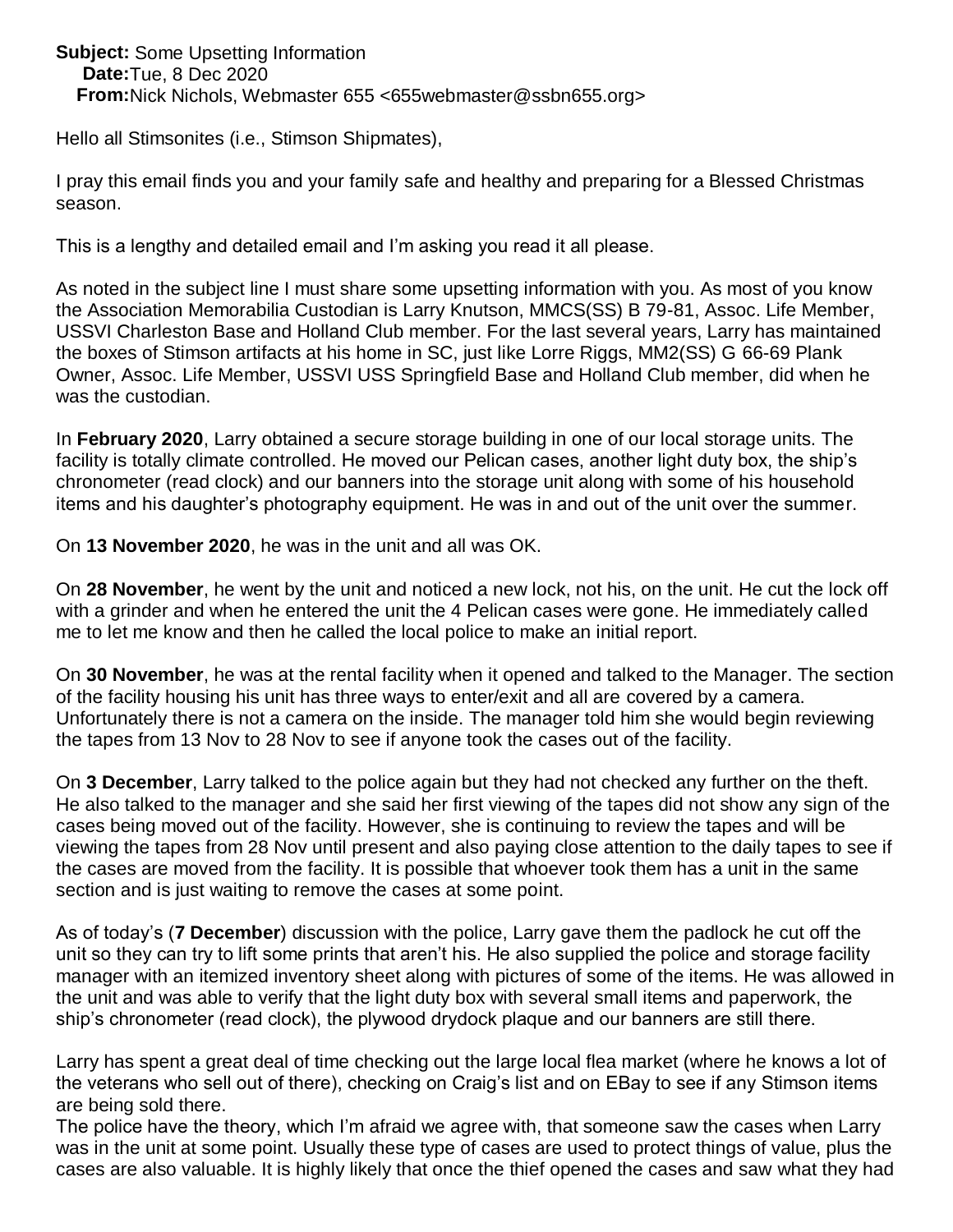the items inside were thrown away and the cases either sold or pawned. Larry plans on checking out the local pawn shops in hopes of finding them there.

This leads me to ask all of you to be watching on all social media platforms and buy/sell websites and if you see anything being sold that is Stimson related please let Larry [\(lknut60907@comcast.net\)](mailto:lknut60907@comcast.net) or me (655 webmaster@ssbn655.org) know about it. Also, if you frequent flea markets where military artifacts are sold please keep an eye out there.

At one time most, if not all, of us have rented and used a storage unit. We rented them expecting a reasonable amount of security. In Larry's case he used a heavy duty combination padlock to further ensure security. The unit held not only the Stimson artifacts but a lot of his and his daughter's personal items, some of it expensive. I believe Larry did all within his power to keep our Stimson memorabilia safe and secure.

Attached are some pictures of what you might see being offered. I know that I didn't have pictures of everything.